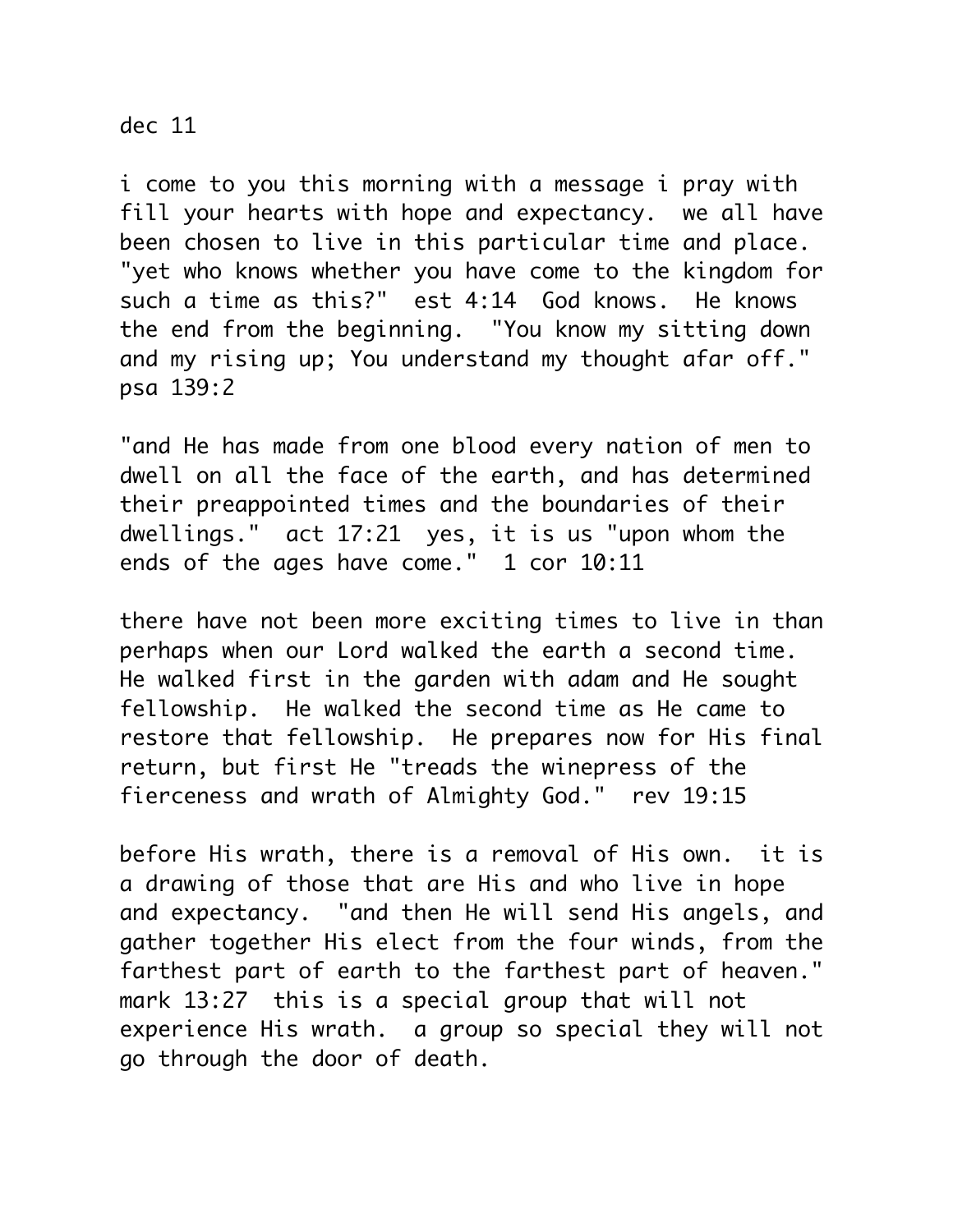"behold, i tell you a mystery: we shall not all sleep, but we shall all be changed - in a moment, in the twinkling of an eye, at the last trumpet. for the trumpet will sound, and the dead will be raised incorruptible, and we shall be changed. for this corruptible must put on incorruption, and this mortal must put on immortality. so when this corruptible has put on incorruption, and this mortal has put on immortality, then shall be brought to pass the saying that is written: "death is swallowed up in victory." 1 cor 14:51-54

just think! we are that chosen generation that shall never know death. how should we then live? yes, in hope and expectancy. but also in dedication and faithfulness. a sacrifice of self so complete until we can truly say, "i have been crucified with Christ; it is no longer i who live, but Christ lives in me; and the life which i now live in the flesh i live by faith in the Son of God, who loved me and gave Himself for me." gal 2:20

as the scripture says, "look up and lift up your heads, because your redemption draws near." luke 21:28 we hold such a blessed hope and live in such a blessed time. the age is coming when time will be no more. we shall recall this moment only as a fleeting vapor in eternity. we shall be with Him and behold Him. "beloved, now we are children of God; and it has not yet been revealed what we shall be, but we know that when He is revealed, we shall be like Him, for we shall see Him as He is." 1 john 3:2

so how should we live our lives? with "gusto".